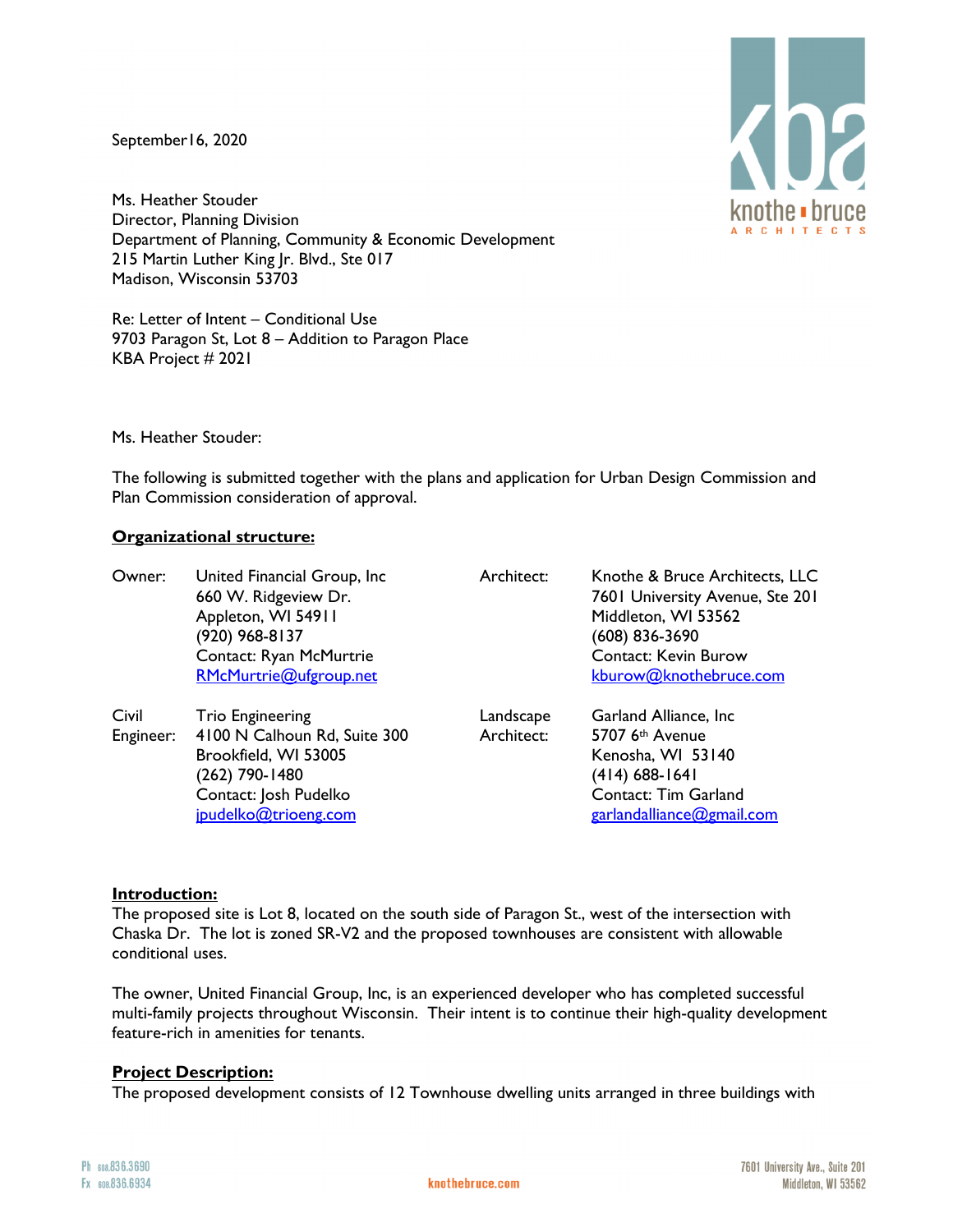attached garage parking. These units create additional housing diversity within the neighborhood. Coupled with the adjacent Lot #7, the number of units on the site allow for the inclusion of onsite management and creates sufficient user base to allow expanded amenities on lot #7, including a large community room, exercise facilities, outdoor grilling and seating areas, yard games area, outdoor fire pit and an outdoor pool.

All three buildings are two-story wood frame construction. Building #7 is a stand-alone 4-unit building with 2-car attached garages and walkout basements. Each unit will be 3-bedroom style. Buildings #8 and #9 are also stand-alone buildings with 2-car attached garages. All units will have a private patio or deck. Ground floor access to all Townhouse units has been provided with private exterior entrances. The exterior facades are finished in quality materials, including brick veneer and composite horizontal siding. Trash and recycling will be collected within the units with curbside pickup.

The project is accessed via two driveways on Lakota Way. Both driveways connect to the Townhouse garages and surface parking at the center of the site. The surface parking is centrally located on the site and screened from street view by the buildings.

This project will not substantially impair or diminish the use, value, and enjoyment of other properties within this neighborhood but will enhance the character of the neighborhood and bring additional opportunities for housing.

# **Site Development Data:**

| Densities:                  |                                                   |                                          |                   |                   |
|-----------------------------|---------------------------------------------------|------------------------------------------|-------------------|-------------------|
| Lot Area                    | 71,213 s.f. / 1.64 acres                          |                                          |                   |                   |
| <b>Dwelling Units</b>       | $ 2\rangle$                                       |                                          |                   |                   |
| Density                     | 7.3 units/acre                                    |                                          |                   |                   |
| Open Space Required         |                                                   | $TSS \times S.F.$ / d.u. = 500 s.f./unit |                   |                   |
| Open Space Provided         | 960 s.f./unit                                     |                                          |                   |                   |
| Lot Coverage                | 24,455 s.f. / 34% (60% Max.)                      |                                          |                   |                   |
| <b>Building Height:</b>     | 2-3 Stories / 37'-44' Feet (4 Stories / 52' Max.) |                                          |                   |                   |
| Gross Floor Area:           |                                                   |                                          |                   |                   |
| Building 7, 8, 9:           | 25,788 s.f.                                       |                                          |                   |                   |
| Floor Area Ratio            | 0.36                                              |                                          |                   |                   |
| <b>Dwelling Unit Mix:</b>   |                                                   | <b>Building 7</b>                        | <b>Building 8</b> | <b>Building 9</b> |
| Two Bedroom                 |                                                   | 0                                        | 4                 | 4                 |
| <b>Three Bedroom</b>        |                                                   | 4                                        | 0                 | 0                 |
| <b>Total Dwelling Units</b> |                                                   | 4                                        | 4                 | 4                 |